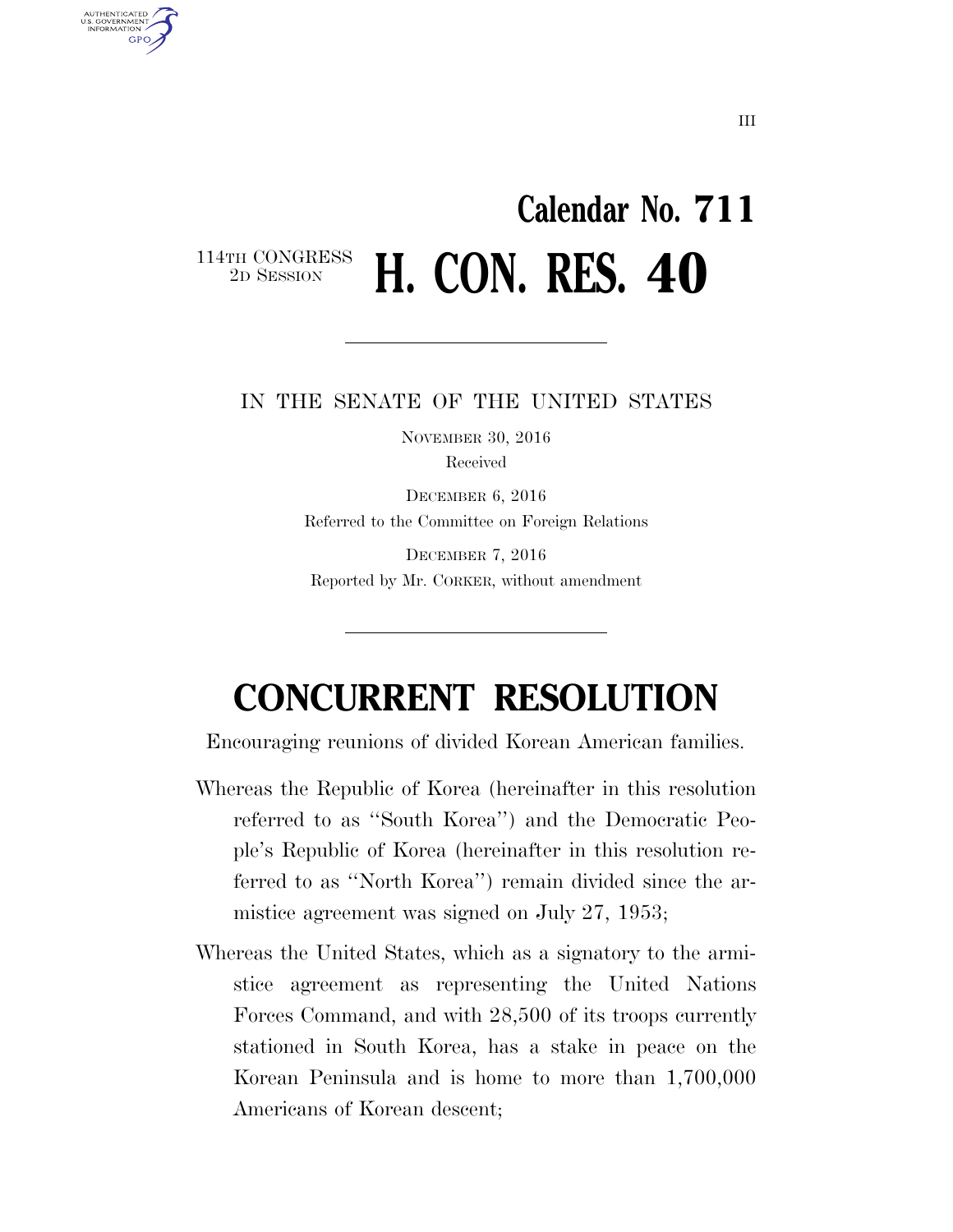- Whereas the division on the Korean Peninsula separated more than 10,000,000 Korean family members, including some who are now citizens of the United States;
- Whereas there have been 19 rounds of family reunions between South Koreans and North Koreans along the border since 2000;
- Whereas Congress signaled its interest in family reunions between United States Citizens and their relatives in North Korea in section 1265 of the National Defense Authorization Act for Fiscal Year 2008 (Public Law 110–181), signed into law by President George W. Bush on January 28, 2008;
- Whereas the number of more than 100,000 estimated divided family members in the United States last identified in 2001 has been significantly dwindling as many of them have passed away;
- Whereas many Korean Americans are waiting for a chance to meet their relatives in North Korea for the first time in more than 60 years; and
- Whereas peace on the Korean Peninsula remains a long-term goal for the Governments of South Korea and the United States, and would mean greater security and stability for the region and the world: Now, therefore, be it
	- 1 *Resolved by the House of Representatives (the Senate*  2 *concurring),* That Congress—
- 3 (1) encourages North Korea to allow Korean 4 Americans to meet with their family members from 5 North Korea; and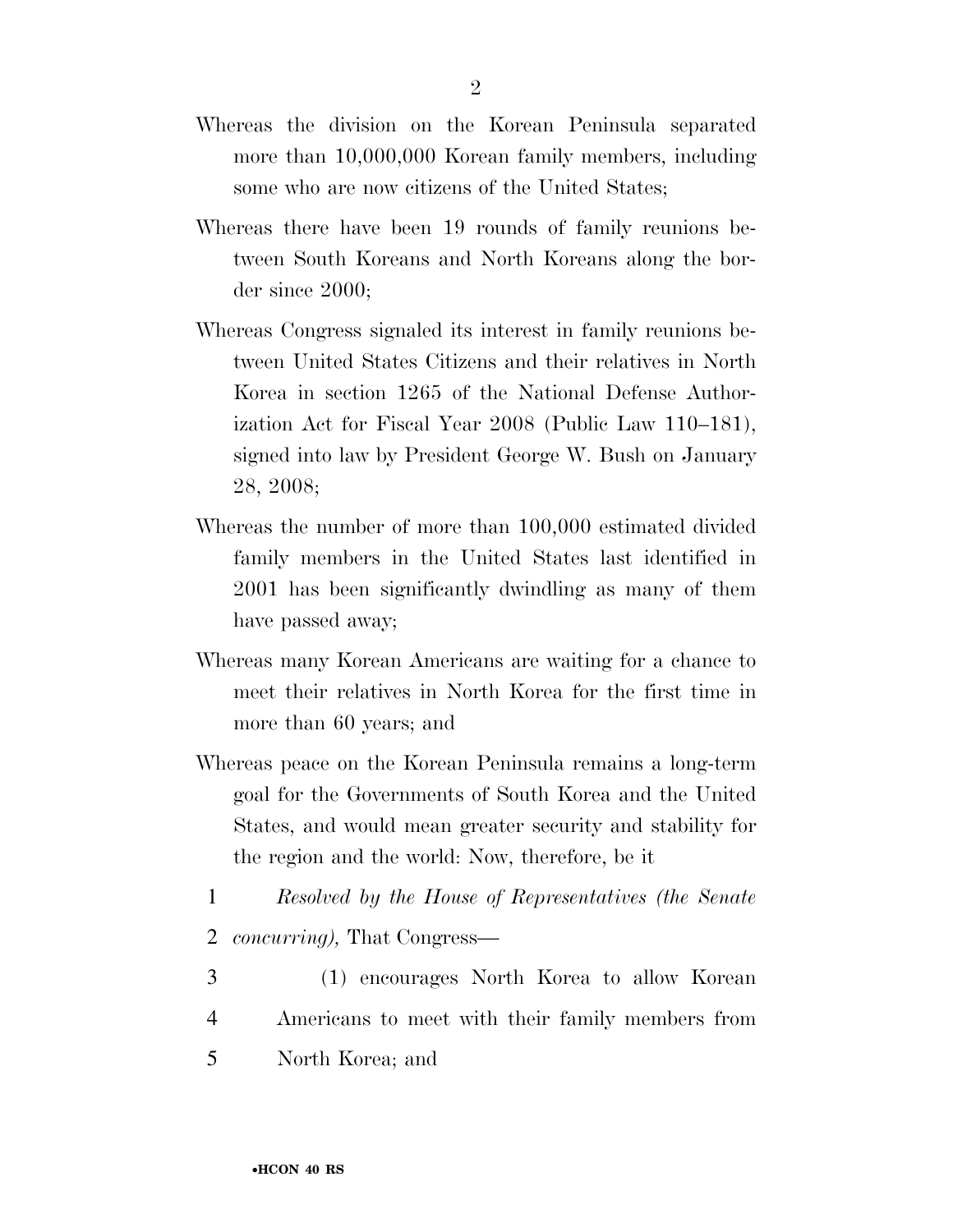(2) calls on North Korea to take concrete steps to build goodwill that is conducive to peace on the Korean Peninsula.